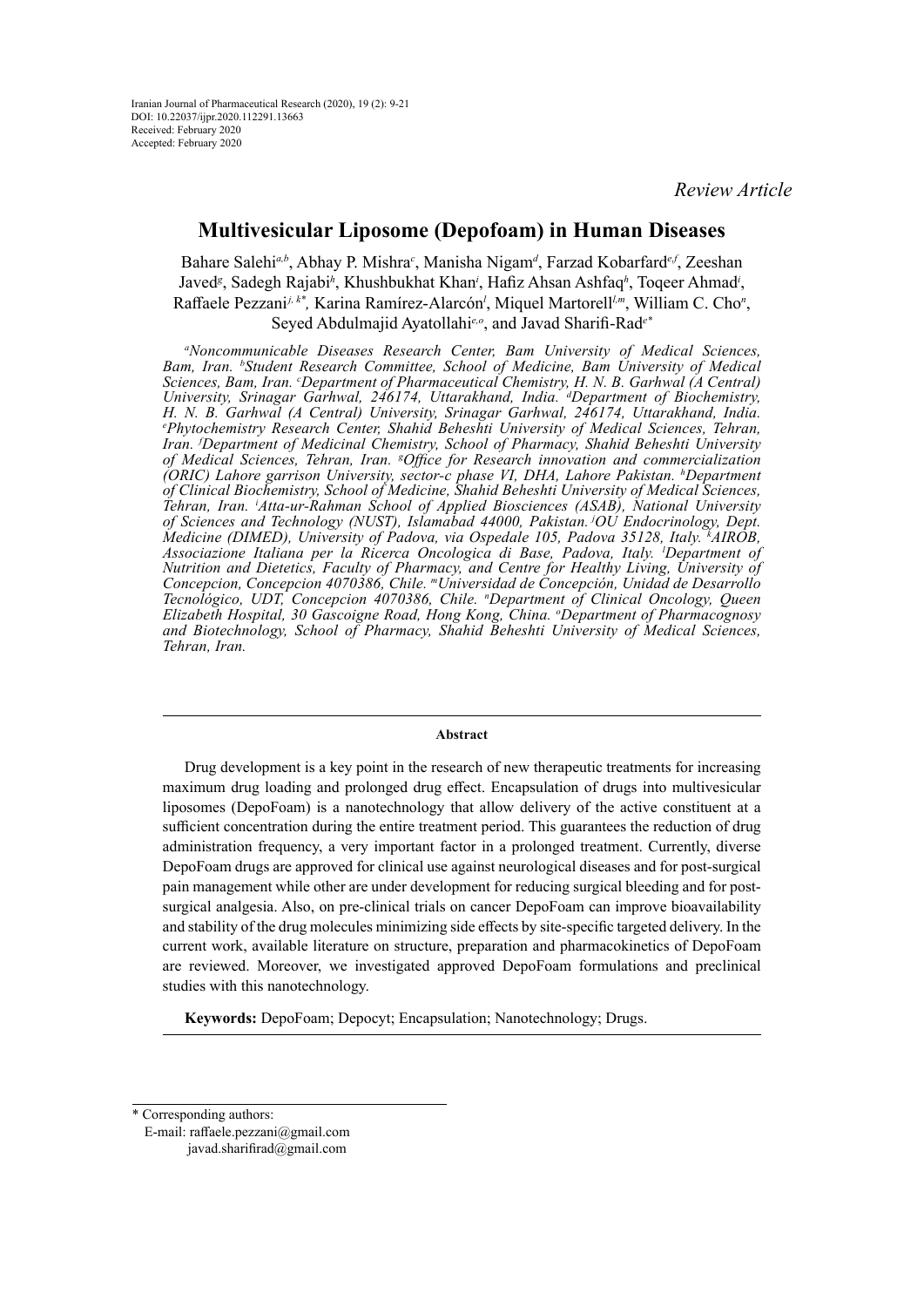#### **Introduction**

The most challenging issue in drug development is designing appropriate delivery system. While designing sustained released formulation for high molecular weight drugs, scientists' major concern is to achieve maximum drug loading for prolonged therapeutic effect (1). Microparticulate system technology which exploits the characteristics of multivesicular liposome has provided a pragmatic solution to this challenge. Its multicompartment structure allows the retention of drug for longer time. This release-extension also eliminates the requirement for continuous in-take of drug (2, 3).

DepoFoam technology, apart for prolonging therapeutic treatment and reducing administration frequency (3), has an additional benefit cancelling toxic reaction (Figure 1).



**Figure 1.** Advantages of multivesicular particles (DepoFoam) based drugs.

As these particles are synthetic cognates of naturally occurring lipids in human bodies, on delivery they fully disintegrate without inducing inflammation (4, 5).

Currently, 3 DepoFoam drugs (DepoCyt, DepoDur and EXPAREL) are approved by FDA (U.S. Food and Drug Administration) and are successfully utilized against neurological diseases and for post-surgical pain management (6, 7). Two more DepoFoam drugs are under development including DepoTXA (DepoTranexamic Acid) for reducing surgical

bleeding and DepoMLX (DepoMeloxicam) for post-surgical analgesia (8).

#### *Structure*

The healing effect of a drug strongly relies on its time in circulation. Intravenous or subcutaneous administration of therapeutic peptides or proteins often leads to their rapid clearance from the circulation. Their rapid clearance brings about the need for frequent injection of drug to maintain the required therapeutic levels. The use of multivesicular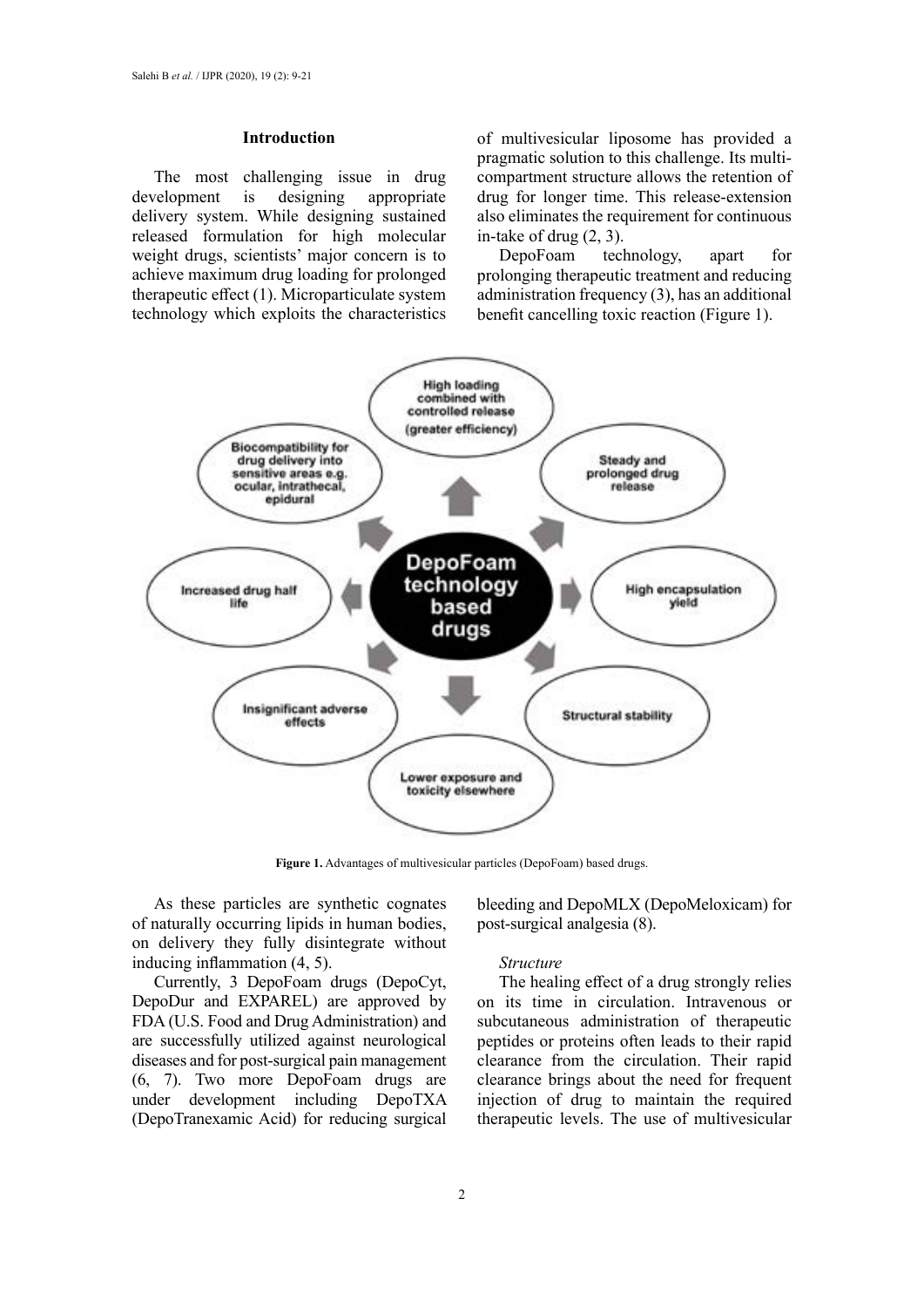

particles as alternative drug delivery system for the sustained release of macromolecular drugs

**Figure 2.** Main types of liposomes: unilamellar liposome, multilamellar liposome and multivesicular liposome.

DepoFoam technology makes use of multivesicular liposomes (MVLs) particles, which appear as spheroids with granular structure under light microscope. Its average diameter is 10-12 μm. The architectural structure of MVLs bears the likeliness of aggregated soap bubbles as they consist of hundreds of polyhedral aqueous compartments where each compartment is separated by septa (Fig 2). According to a study in which confocal microscopy and fluorescent probes are used, the septa are composed of lipid bilayer in which the outer layer is built up of phospholipids while the septa intersections are made up of triglycerides. The discrete presence of triglycerides is of chief importance as they act as membrane stabilizers and without these septal anchors, MVLs would be unstable (9- 12). The stability of MVLs is also associated with the distribution and shape of polyhedral aqueous compartments. The arrangement of these compartments is in agreement with the poly-tetrahedral close packing which makes MVL a meta-stable structure (9, 13).

Proprietary data and analyses claim that all the components of DepoFoam are synthetically analogous to naturally occurring lipids which make them biologically compatible and degradable. These claims are also proven by the study in rat which reported the breakdown of DepoFoam's predominant lipid component by regular metabolic pathways (14). Few recent studies have reported the side-effect and safety profile of DepoFoam drugs (15, 16) associated with its metabolites produced. In a safety evaluation of EXPAREL administered by repeated subcutaneous injection in rabbit and dogs, it has been reported that there was no indication of local or systemic complications (15). In addition, in a retrospective study pooling 6 prospective clinical trials that used liposome bupivacaine (EXPAREL) suggests that this formulation has a similar safety and side effect profile to bupivacaine HCl and placebo (normal saline), suggesting that most of the more common adverse effects are related to either opioid rescue or the surgical procedure itself (16).



**Figure 3.** Schematic representation of multivesicular liposome (MVL). Hundreds of discontinuous polyhedral aqueous chambers are separated one each other by the continuous network of lipid bi-layer septa.

in this regards has proven to be promising (4).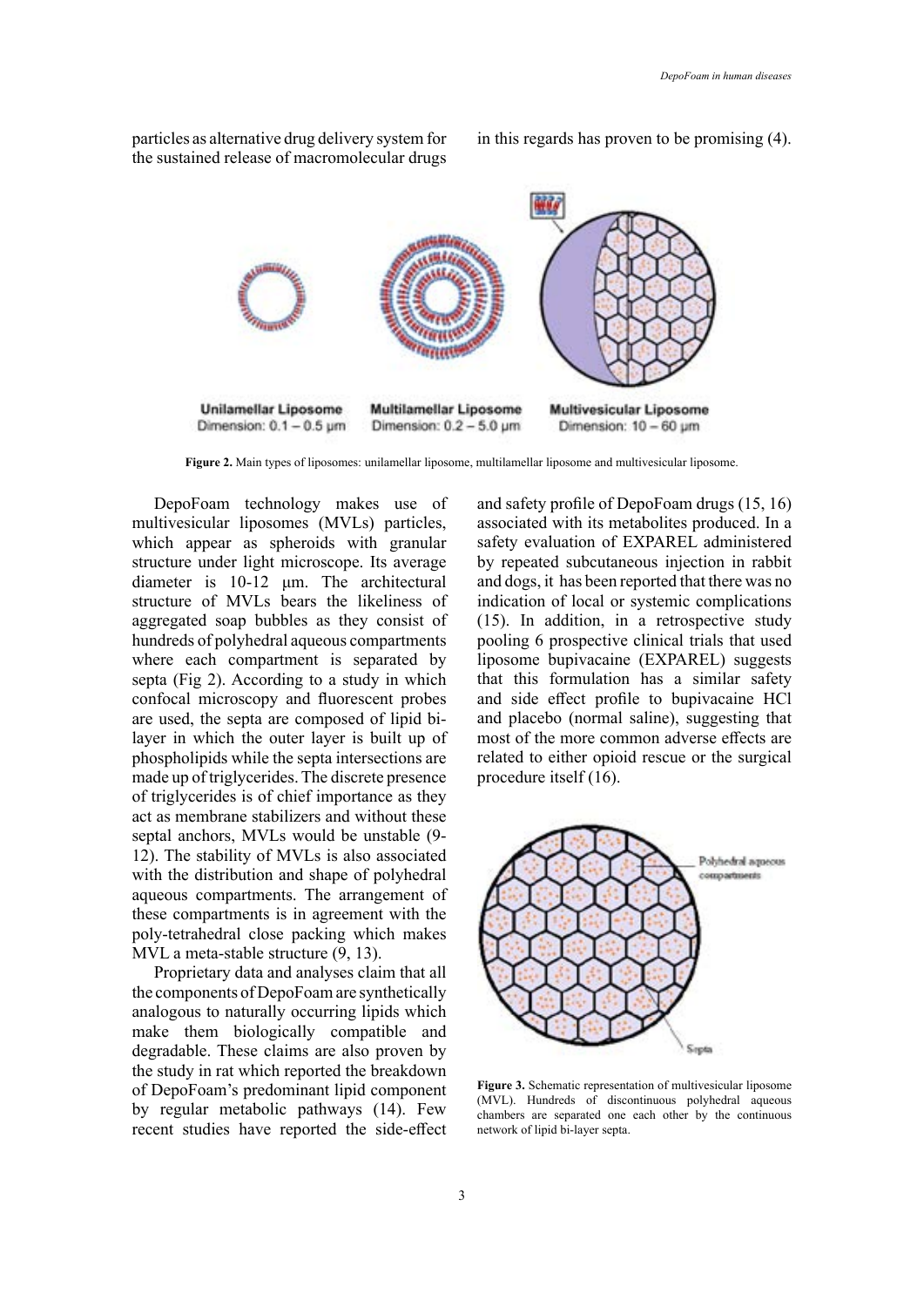A list of various multivesicular particles (DepoFoam) drugs indications are shown in Table 1.

| Drug                         | <b>Indication</b>                                                          |  |  |
|------------------------------|----------------------------------------------------------------------------|--|--|
| Daunorubicin                 | Kaposi's sarcoma                                                           |  |  |
| Cytabarine                   | Neoplastic meningitis and lymphomatous meningitis                          |  |  |
| Desferrioxamine mesylate     | Iron chelator                                                              |  |  |
| Morphine sulfate             | Postoperative pain following surgery                                       |  |  |
| insulin-like growth factor I | Hormonal disorder                                                          |  |  |
| Meloxicam                    | Postoperative pain following surgery                                       |  |  |
| Tranexamic acid              | Surgical blood loss                                                        |  |  |
| Doxorubicin                  | Refractory Kaposi's sarcoma, recurrent breast cancer and ovarian<br>cancer |  |  |
| Bupivacaine                  | Postoperative pain following surgery                                       |  |  |
| Vincristine sulfate          | Acute lymphocytic leukemia                                                 |  |  |
| Doxorubicin                  | Recurrent breast cancer                                                    |  |  |
| Irinotecan                   | Cancer treatment                                                           |  |  |
|                              |                                                                            |  |  |

**Table 1.** Multivesicular particles (DepoFoam) drugs indications.

### *Technology*

# *Preparation method of multivesicular particles*

Although there are different methods for preparing the multivesicular particles, all approaches use very similar ways to produce these liposomal carriers (17-20). The preparation of multivesicular particles involve a double emulsification process which consists of two steps to form a water-in-oil-in-water emulsion. During the first step, a "water-in-oil" emulsion is formed. To prepare this emulsion, different lipid compositions including cholesterol, triglyceride, phospholipids, triolein or tricaprylin are solved in chloroform. Afterwards, this solution is further emulsified with an equal volume of an aqueous solution containing drug of interest and different amounts of sucrose that helps to prepare waterin-oil emulsion. The first emulsion is then emulsified with a second aqueous solution containing L-lysine, glycine or glucose to produce the water-in-oil-in-water emulsion. Chloroform is removed by flushing nitrogen over the surface of the prepared emulsion at 37 °C, to form the multivesicular particles. Finally, to remove unencapsulated drug, the resulting liposome particles are washed,

and then harvested by centrifugation for 10 min at 600×g. Furthermore, MVLs can be dispersed in buffered saline solution. To assess the stability of the multivesicular particles matrix, the concentration of free drug in the supernatant is determined, which indicates the concentration of the drug released subsequent to the wash steps (18).

*Pharmacokinetics of multivesicular particles* Pharmacokinetic features of different multivesicular particles formulations have been investigated in several animal and human studies (17, 21, 22). Multivesicular particles have been administered by multiple routes including intrathecal, epidural, intraocular, intraperitoneal, subcutaneous, and intramuscular (23, 24). Depending on drug formulation, dose of administration, and way of injection, this technology can lead to increase drug half-life up to 600 times (24). Pharmacokinetic properties of most representative examples of DepoFoamencapsulated drugs are discussed below.

Zhao Y, Liu J, Sun X, Zhang Z-R and Gong T (22) studied hydroxycamptothecin (HCPT) both free and DepoFoam-encapsulated. They showed that the plasma levels of free HCPT was initially high after the administration of solution to the rat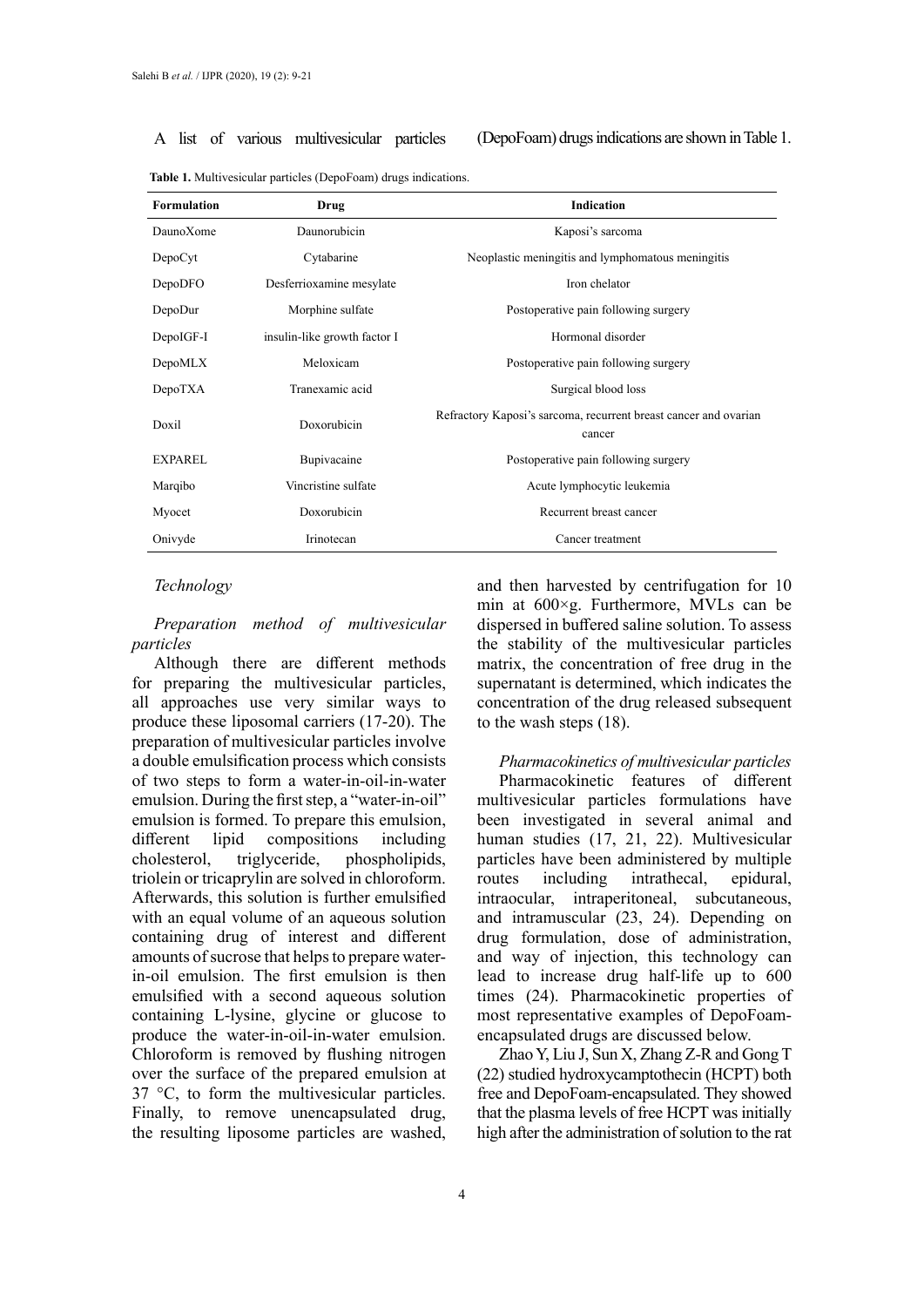models and decreased immediately. Differently the concentration of DepoFoam-encapsulated HCPT retained steadily after initial burst release. In addition, the drug was detectable over a period of 6 days. They also reported that mean residence time (MRT) and  $t_{1/2}$  for DepoFoam-HCPT increased by a factor of 30-50 (22). Results from a different study conducted to design a repository system for delivery of ropivacaine hydrochloride through MVLs (RP-MVLs) indicated that  $t_{1/2}$ , MRT and the area under the concentration–time curve (AUC) were remarkably increased when the drug was encapsulated in DepoFoam (21). In addition, the time to reach maximum  $(T_{\text{max}})$  was significantly higher than free drug indicating the sustained release of drug by multivesicular particles. The authors also suggested that the large size of encapsulated drug could help escaping from the absorption of the lymph or capillary network. Moreover, multivesicular particles has multiple aqueous chambers with drugs inside that could play a role as a drug-depot (21).

# *Approved multivesicular particles (DepoFoam) formulations*

As above mentioned, the most reported routes for multivesicular particles drugs administration are endovenous (intravenous), subcutaneous, intrathecal, epidural, and intraocular. The effectiveness of each route depends on the nature of the drug and underlying disease (Table 1).

#### *DepoCyt*

DepoCyt® (also known as DTC 101), a liposomal product containing cytarabine/ Ara-C is a pyrogen-free, parenteral suspension of the antimetabolite Ara-C, developed for neoplastic meningitis (NM) treatment by controlled release of Ara-C developed by encapsulating the aqueous drug solution in multivesicular particles (DepoFoam) (4, 25, 26). Cytarabine (cytosine arabinoside, Ara-C), an analogue of the nucleoside's cytidine and deoxycytidine, contains arabinose rather than ribose or deoxyribose. It is an S-phase– specific drug, whose prolonged exposure of the cells to cytotoxic concentrations is critical to achieve maximum cytotoxic activity. It was approved for the treatment of lymphomatous meningitis by the FDA in 2000 (27). Due

to intrathecal delivery, drug persists in cerebrospinal fluid (CSF) and allows complete exposure of cytarabine to tumor cells (28-30). Also, due to negligible systemic exposure, lower doses of cytarabine are effective as compared to drug administered systematically (31). Additionally, cytarabine is teratogenic in nature and its intrathecal administration in gestating patients minimizes the risk of fetal damage (29). Common side effects of DepoCyt include headache, nausea, vomiting, and fever which later lead to a severe condition called arachnoiditis. Dexamethasone is coadministrated to avoid occurrence or severity of this condition (32).

Clinical studies focusing on the pharmacokinetics, antitumor activity, and safety aspects of these MVLs encapsulating cytarabine were explored in the patients with NM secondary to various hematologic and nonhematologic malignancies. In a phase I clinical study, nine patients with leptomeningeal metastasis were treated with 1–7 cycles of DepoCyt (ranging from 25 to 125 mg) into the lateral ventricle via Ommaya reservoir (33). Five out of six patients, who were eligible for cytological evaluation for CSF reported CSF being cleared of malignant cells within 3 weeks after initial treatment (33). The same group of researchers further documented the improved pharmacokinetics of cytarabine in the form of a DepoCyt injection (34). 12 patients received an increasing dose of DepoCyt via single intraventricular (IVT) injection or lumbar intrathecal injection (2–3 weeks for 15– 27 cycles). Therapeutic ventricular CSF concentration of cytarabine was found to be maintained for  $9 \pm 2$  days after the IVT injection whereas therapeutic intralumbar concentration of cytarabine was maintained for up to 14 days after the intralumbar injection, with 7 out of 9 patients receiving DepoCyt via this route exhibiting some cytological responses with maximum tolerated dose of 75 mg. Although both routes managed to maintain cytarabine concentrations above the minimal cytotoxic level for about 14 days, an advantage for intralumbar administration was observed since it provoked higher cytarabine CSF concentrations (34). To examine the efficacy and safety of DepoCyt in comparison with conventional cytarabine a randomized trial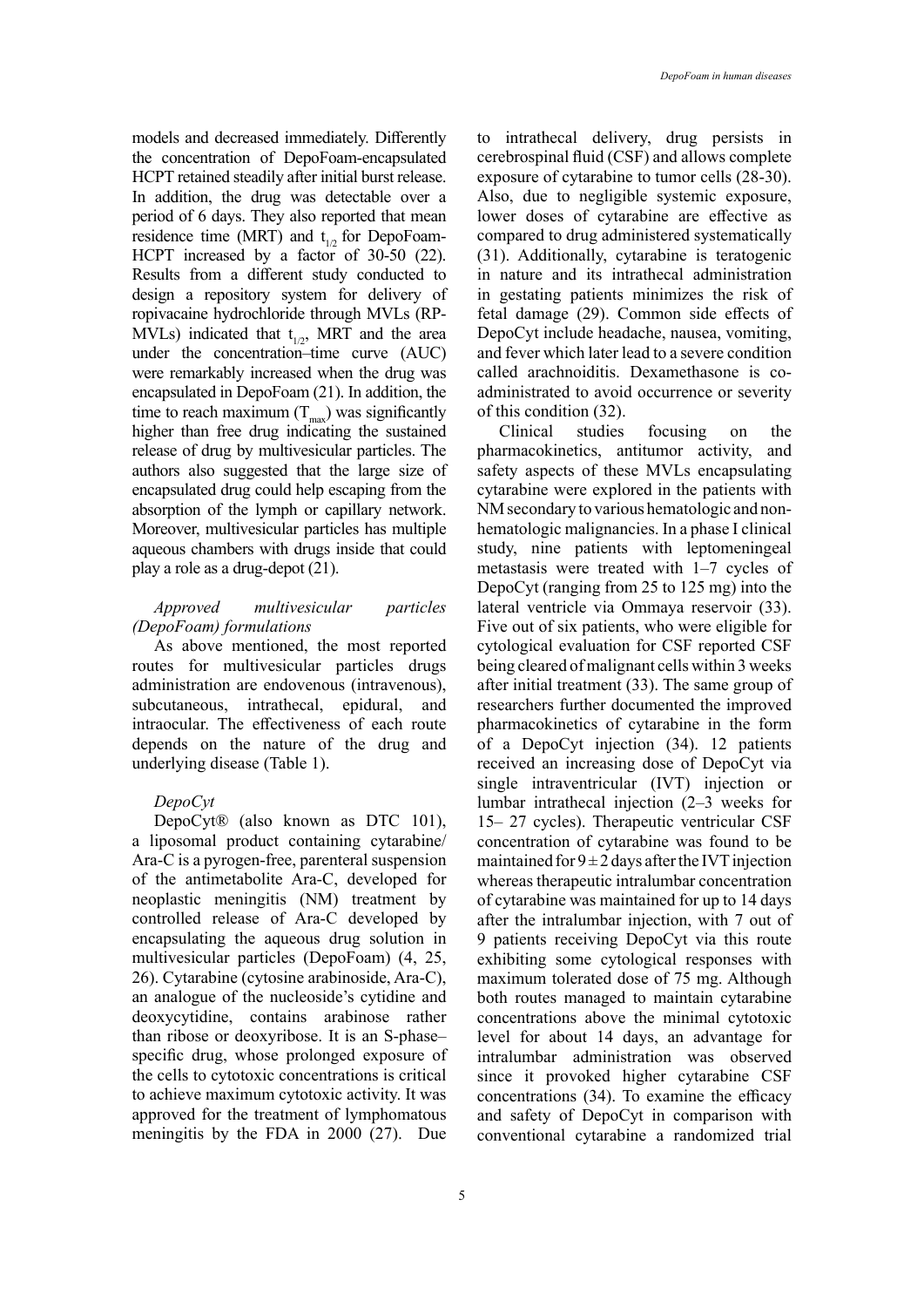of 28 patients with lymphomatous meningitis was conducted (35). It was documented that DepoCyt injection was more effective than a conventional 50 mg injection of cytarabine every 2 weeks, as evident by the significantly better elimination of malignant cells from CSF in DepoCyt-treated patients (71%) as compared to conventional cytarabine (15%). However, Depocyt treatment was frequently associated with transient symptoms of arachnoiditis, such as headache and nausea/ vomiting (35). A multi-centre cohort study was performed to evaluate safety and efficacy of DepoCyte for intrathecal treatment of NM secondary to breast cancer. 51 patients were injected 50 mg of DepoCyt once every two weeks for 1 month of induction therapy followed by an additional 3 months of therapy if responded to the treatment (36). Of 43 patients 28% responded whereas the median time to neurologic progression was 49 days and median survival time was 88 days. In the second study, 110 patients diagnosed with NM were given the same treatment by either lumbar puncture (LP) or IVT injection (37). Similarly, out of 70 patients cytologically evaluated 27% showed some responses (37). Adverse events were headache and arachnoiditis throughout both studies (36, 37).

DepoCyt treatment was also previously compared with methotrexate, in the patients with NM secondary to solid tumours (38). 61 patients with histologically proven cancer and positive CSF cytologies were randomized, 31 patients received intrathecal DepoCyt (up to six 50-mg doses over 3 months) and 30 patients received methotrexate (10-mg doses over 3 months). 26% patients receiving DepoCyt and 20% patients receiving methotrexate, demonstrated some responses. In the DepoCyt-treated patients the median time to neurological progression was 58 days, and in methotrexate-treated patients it was 30 days. Median survival time was also found to be higher for the patients receiving DepoCyt (348 versus 98 days). Results concluded that DepoCyt treatment produced a response rate comparable to that of methotrexate, and significantly improved the time to neurological progression while offering the benefit of a less demanding dose schedule.

To determine the maximum-tolerated

dose, the dose-limiting toxicities, plasma and CSF pharmacokinetics, the Phase I trial of intrathecal DepoCyt was performed in 18 children aged 3–21 years with advanced meningeal malignancies (39). The patients with advanced NM secondary to leukaemia or solid CNS tumours received Depocyt ranging from 25 to 50mg every 2 weeks during induction, once every 4 weeks during consolidation, and once every 8 weeks during the maintenance phase of treatment. Arachnoiditis-associated symptoms comprising headache, vomiting and nausea were evident at 25 mg dose. The maximum tolerated dose and recommended phase II dose was reported to be to 35 mg, administered with dexamethasone (0.15 mg/ kg, twice a day for 5 days).

#### *DepoDur*

Multivesicular particles technology is also being used to tackle pain management after surgery. Pain control after surgery is one of the major concerns of physicians around the globe. Improper pain relief not only causes unnecessary discomfort but is also associated with chronic pain development, delayed hospital discharge and increased probability of postoperative complications such as pneumonia or myocardial infarction, etc. Generally morphine is used to treat postsurgery pain; however, it depletes from human system within 24 h and also raises the risk of central nervous system (CNS) infection and epidural hematoma formation, when epidurally administered (4).

DepoDur (previously known as DepoMorphine) is a drug based on multivesicular particles technology approved for clinical use. It is a morphine sulfate extended-release liposome injection, product of Pacira Pharmaceuticals approved by FDA in 2004 as a post-surgical pain reliever. In a randomized, dose-ranging study to evaluate and compare the analgesic efficacy of a novel single-dose extended-release epidural morphine (EREM, Depodur) with standard epidural morphine in patients undergoing lower abdominal surgery, it was found that the subjects receiving EREM reported significantly lower pain-intensity scores and greater satisfaction with their pain relief. Moreover, the side effect profile of single-dose EREM was acceptable and predictable with 97% of adverse events rated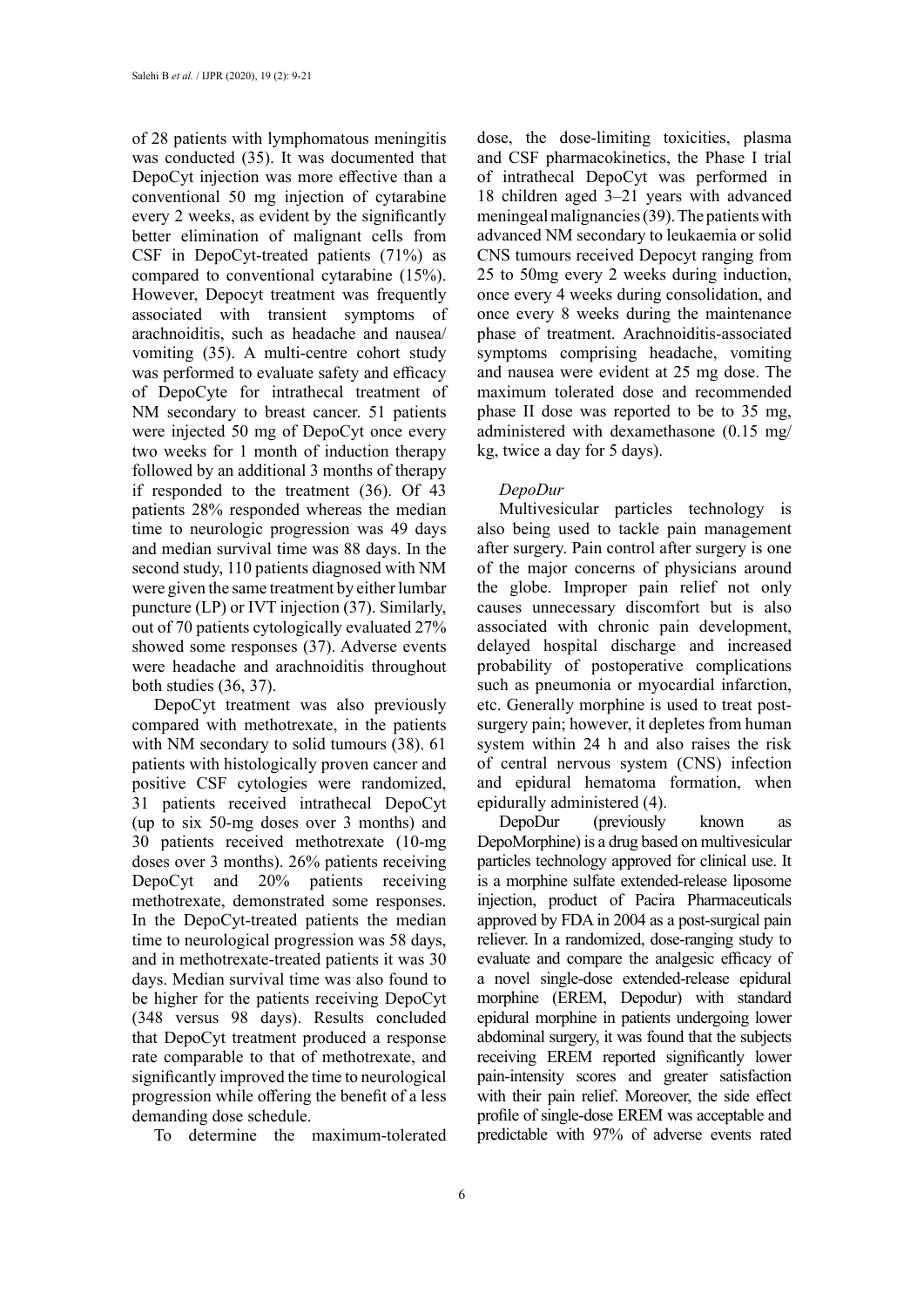as mild to moderate and consistent with those of other epidural opioids (40). EREM provides superior and prolonged post-cesarean analgesia compared to conventional epidural morphine with no significant increases in adverse events (41).

#### *DepoDFO*

Another drug, desferrioxamine mesylate (DFO) which is an excellent iron chelator, faces a problem of sort. As it is poorly absorbed through gastrointestinal track (GIT) and having a short half-life, it is parentally administered periodically (after every 8-12 h) (42). Toliyat T, Jorjani M and Khorasanirad Z (43) encapsulated DFO (DepoDFO) and reported that in comparison to Desferal (unencapsulated DFO), DepoDFO induced the urinary excretion of iron in rats 3 times greater, after 24 h of subcutaneous delivery of the first dose (43). Moreover, the total amount of DepoDFO released after 9 days is 57%, suggesting its extended release and eliminating the need for frequent doses.

#### *EXPAREL*

DepoFoam bupivacaine or EXPAREL is another analgesic used before and after surgical procedure. Usually it is infused subcutaneously at the site of surgery and can be taken orally. A recent study by Day KM, Nair NM, Griner D and Sargent LA (6) reported the comparison of oral and subcutaneous administration of EXPAREL and free bupivacaine in children after pharyngoplasty. According to the study, the patients who took EXPAREL whether subcutaneously or orally, showed better and extended pain control along with decrease in opioid intake. Additionally, the drug enhanced chances for better recovery and reduced the days of hospitalization by approximately one day. Moreover, two years safety outcomes in the patients received EXPAREL during two breast augmentation studies showed no safety concerns that would negatively affect the integrity of the breast implants, even up to two years after the procedure (44). Recently, the toxicity analysis in dogs reported that the animals tolerated higher doses of EXPAREL as compared to free bupivacaine-HCl and displayed negligible adverse effects (45). The administration of EXPAREL through intravascular, intrathecal, and epidural route

is comparatively safe, though transient adverse reaction such as decreased muscle tone or convulsions have been reported to its intravascular administration. EXPAREL was initially approved by FDA for use as a local anaesthetic by wound infiltration (46), but FDA recently expanded the approved use of this formulation to transversus abdominis plane (TAP) blocks (47).

# *DepoIGF-1*

The sustained release property of multivesicular particles has been also applied in growth factors category. Indeed, Katre NV, Asherman J, Schaefer H and Hora M (17) revealed that the free form of insulinlike growth factor I (IGF-I) disappeared from bloodstream in 1 day, but the release of this growth factor from multivesicular particles -IGF-I was sustained over a period of 5-7 days. They also found that the MRT and  $t_{1/2}$ of multivesicular particles -IGF-I have been increased by factors of 10 and 6 respectively, as compared with the free form of protein (17).

## *Preclinical experiments with multivesicular particles technology*

#### *General diseases (excluding cancer)*

The drugs which have low oral bioavailability or are not orally welltolerated are mostly chosen to be delivered subcutaneously (49), as happens with hormones or dietary supplements. For example, liraglutide is a glucagon-like peptide-1 (GLP-1) agonist clinically approved in USA and Europe to treat diabetes mellitus (DM). Despite being the latest and the most advanced drug to treat this chronic disease, its frequent subcutaneous daily doses are required for lifetime. So, Zhang L, Ding L, Tang C, Li Y and Yang L (50) encapsulated it in lipid bi-layer with intention to enhance its plasma half-life after single dose and to reduce the frequency of doses. They reported that liraglutide-loaded MVLs (lrg-MVLs) retained its glucose-lowering activity even after 144 h while free liraglutide activity diminished within 30 h.

Another study showed that the encapsulation of Leridistim (a protein from the myelopoietins family, as cytokines) in different formulations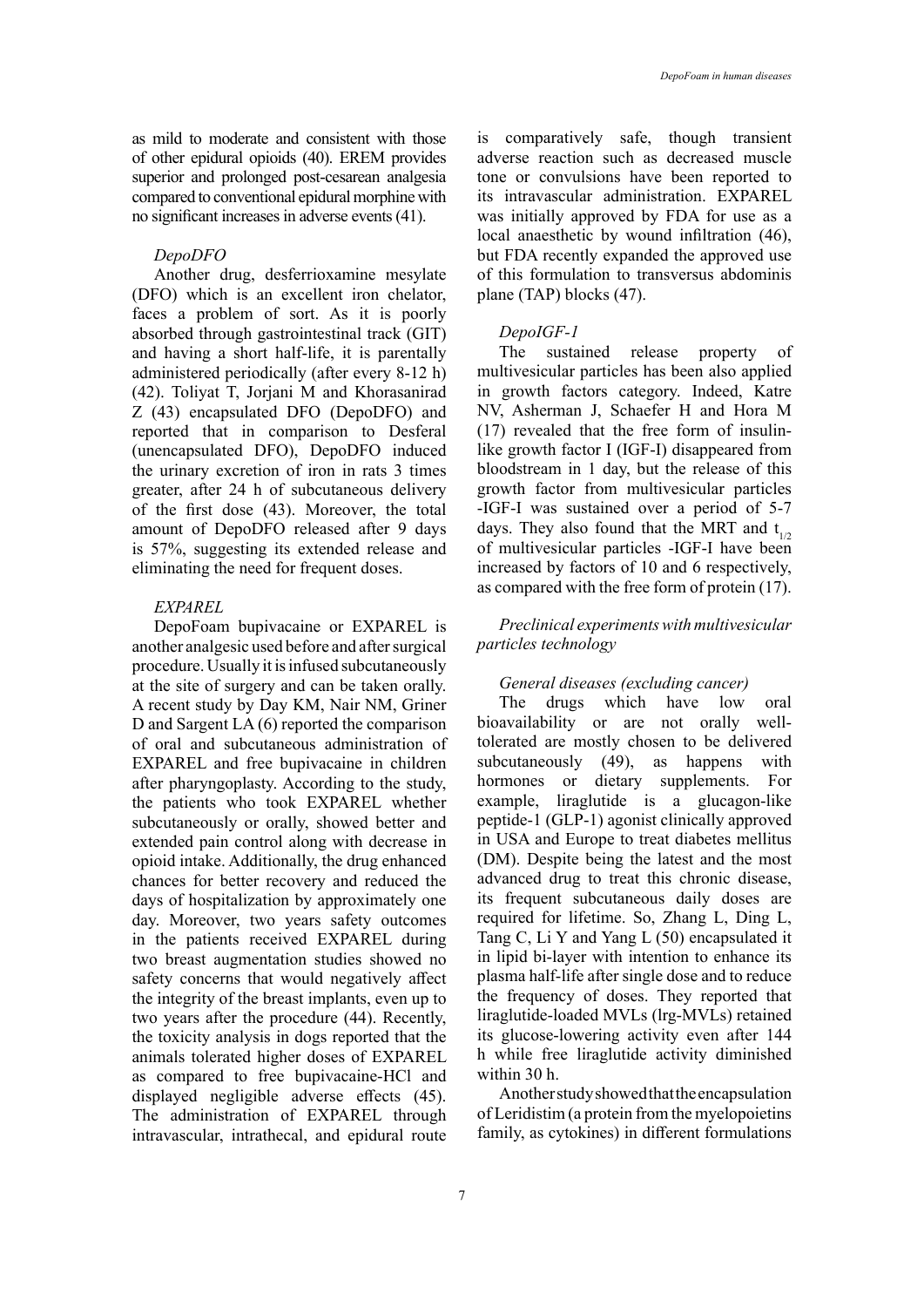| DepoFoam       |                                 |                            |                |                | Half-life (h) |                |           |
|----------------|---------------------------------|----------------------------|----------------|----------------|---------------|----------------|-----------|
| Drug           | Active<br>substance             | Against                    | <b>Subject</b> | Administration | Encapsulated  | Unencapsulated | Reference |
| DepoCyt        | Cytarabine<br>liposome          | Lymphomatous<br>meningitis | Human          | Intrathecal    | 82.4          | 3.4            | (29)      |
| DepoDur        | Morphine                        | Pain                       | Human          | Epidural       | 24-48         | $12 - 24$      | (2)       |
| DepoDFO        | Desferrioxamine<br>mesylate     | Iron overload              | Rat            | Subcutaneous   | 72            | 24             | (43)      |
| <b>EXPAREL</b> | Liposomal<br>Bupivacaine        | Pain                       | Human          | Subcutaneous   | 96            | 24             | (3, 48)   |
|                |                                 |                            | Dog            | Intravenous    | 1.11          | 0.473          | (45)      |
|                |                                 |                            |                | Intra-arterial | 0.539         | 0.26           |           |
| DepoIGF-I      | Insulin-like growth<br>factor I | Hormonal<br>disorder       | Rat            | Subcutaneous   | 26            | 4              | (17)      |

**Table 2.** List of multivesicular particles (DepoFoam) drugs along with their half-life and route of administration.

of multivesicular particles has been reported to enhance not only the neutrophil counts for 10 days, as compared to the free drug, but also could prolong the duration of live neutrophils from 2–3 to 9–10 days (19).

Grayson LS, Hansbrough JF, Zapata-Sirvent RL, Kim T and Kim S (51) encapsulated gentamicin (GENT) in multivesicular particles and incubated in human plasma with half-life of 21 days, demonstrating *in-vitro* stability. *In-vivo* pharmacokinetics revealed significant difference between GENT levels in tissue achieved by encapsulated drug or free drug. After 24 h from administration of free drug, there was a minimal detectable GENT level in tissues, while therapeutic levels of GENT remained constant in tissue at 24 h following multivesicular particles -GENT injection. Other mice received subcutaneous pretreatment on the dorsum with multivesicular particles -GENT or free GENT followed 2 days later with inoculation of 107 *Staphylococcus aureus* in the site where the antibiotic had been injected previously. At 48 h post infection, colony-forming units (CFU) of *S. aureus* per gram of tissue were determined. The animals which had received multivesicular particles -GENT had a fourfold  $log_{10}$  reduction in CFU compared to the animals which received free GENT, sterile water, and non-drug containing multivesicular particles. Therefore, multivesicular particles drug delivery offers a promising method of sustained, high concentrations of antibiotic to local tissues while avoiding prolonged exposure to toxic systemic levels.

In a study conducted by Qiu J, Wei XH, Geng F, Liu R, Zhang JW and Xu YH (52), an optimized and sustained release of MVL formulation of interferon (IFN) α-2b in female Sprague Dawley rat model was developed for the treatment of viral infections requiring less frequent dosing. It was reported that after subcutaneous injection, the MVL slowly released IFN α-2b into systemic circulation in a sustained manner with the estimated serum half-life of IFN  $\alpha$ -2b was approximately 30 h.

The efficacy of multivesicular particles -encapsulated amikacin sulfate (DEAS), a biodegradable a locally injectable antibiotic, was studied utilizing a foreign bodies infection mouse model. This model was applied with the aim to slow-release antibiotic formulation directly into infection sites so as to maintain therapeutic local drug concentrations and avoid systemic exposure to potentially toxic agents. Maintenance of local bactericidal concentrations for a prolonged period resulted in improved treatment compared with repeated systemic or local application of the free antibiotic thus hinting its clinical utility as locally injected antibiotic in certain infections (53).

Insulin delivery is one of the issues on which efforts are centered. Apart from the side effects such as poor management of blood glucose level associated with conventional insulin therapy, its limitations further include thickening of capillary basement walls, nephropathy, retinopathy, and cardiovascular complications (54, 55). Further, due to rapid elimination rate, the bioavailability of the drug remains low which leads to shorter duration of drug contact with target site. Consequently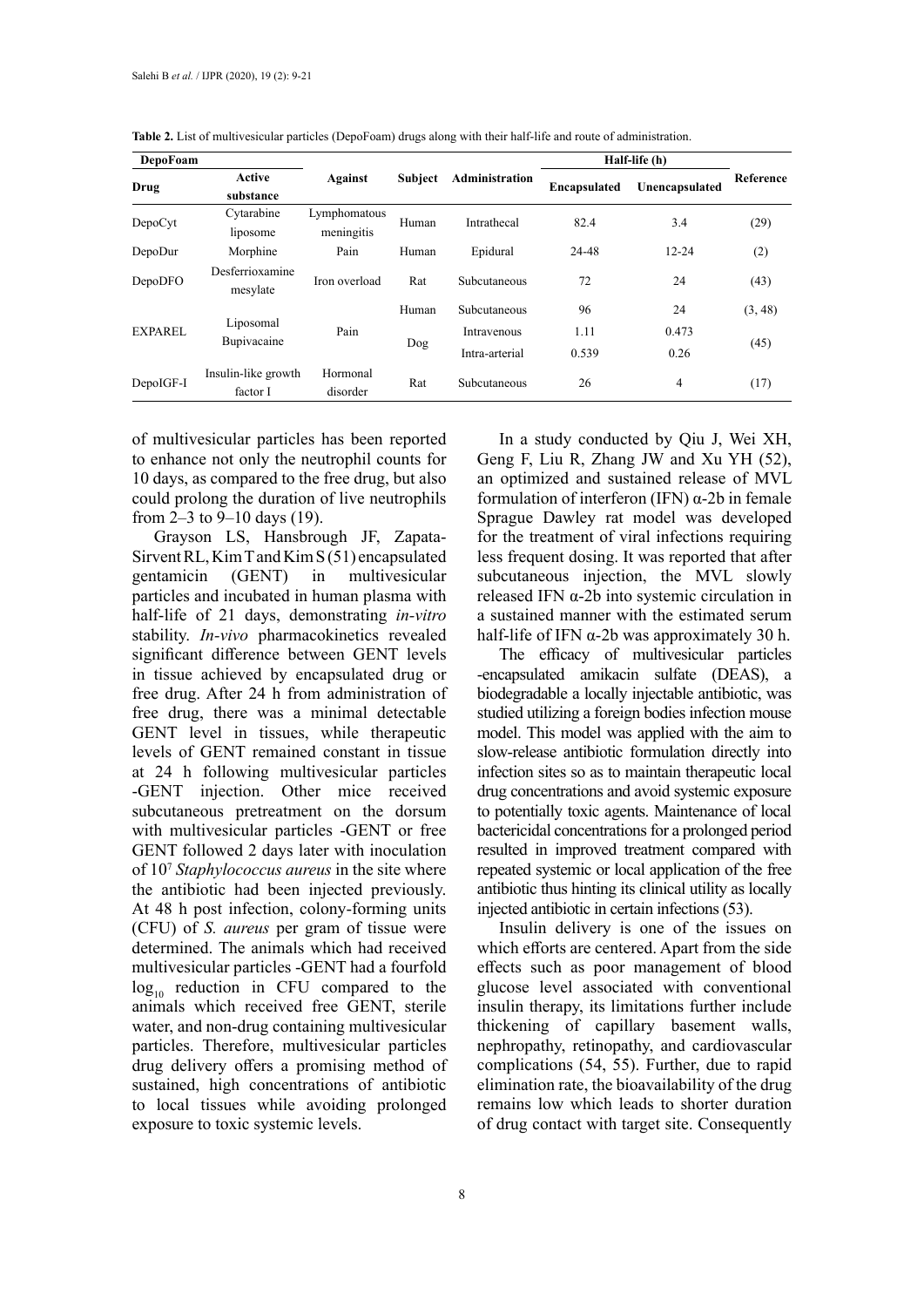to address these issues, an attempt was made to administer mucoadhesive MVL through intranasal and intraocular routes in rats (56). Within 8 h, mucoadhesive MVLs (i.e. chitosan and carbopol coated MVL) administered through intranasal route cleared 65% and 55% of blood glucose, respectively. These results were promising if compared to non-coated MVLs and conventional liposomes, which only reduced blood glucose by 32% in 12 h and 34% in 8 h, respectively.

In addition, it has been shown that chitosan coated MVL administered through intraocular route showed better activity than carbopol coated MVL, with 30% reduction of blood glucose (56, 57).

Besides these, multivesicular particles (Depofoam) technology has also revolutionized the field of cancer therapy and the comprehensive information related to multivesicular particles -based cancer

### *Cancer*

The genetic and phenotypic complexity of the cancer cells leads to the clinical diversity and therapeutic resistance, a major hurdle in the therapy of cancer. Chemotherapy, despite being one of the most common approach for cancer treatment, possesses critical limitations, such as poor bioavailability and severe side effects (58-61). Multivesicular particles (Depofoam) technology have revolutionized the concept of cancer therapy by overcoming these limitations via improving bioavailability and stability of the drug molecules and minimizing side effects by site-specific targeted delivery of the drugs (4). There are various liposomal formulations approved for cancer therapy such as Doxil® (PEGylated liposome), DaunoXome® (daunorubicin citrate liposomal formulation), Depocyt® (multivesicular liposome), Myocet® (nonpegylated liposomal formulation), Mepact® (multilamellar liposomes), Marqibo® (vincristine sulfate liposomal injection), and Onivyde™ (irinotecan liposome injection). As already mentioned, only Depocyt, a multivesicular liposome based formulation using DepoFoam technology, is approved by the FDA for clinical use in cancer therapy.

Prolonged maintenance of a therapeutic drug concentration in the CSF is required for optimal treatment of leptomeningeal leukemia or carcinomatosis with cell cyclespecific antimetabolites such as l-b-Darabinofuranosylcytosine (Ara-C). Indeed, its half-life in humans is short and its frequent or continuous intrathecal administration is impractical through the intralumbar route. To meet this requirement Ara-C encapsulated into DepoFoam (Depo/Ara-C) was developed and studied, as above mentioned in paragraph n° 4.1.

A study was performed to analyze the sustained release of HCPT, a DNA topoisomerase I inhibitor (cytotoxic antitumour compound derived from camptothecin), after subcutaneous administration using a novel phospholipid complex multivesicular particles technology (22). Preparation, characterization, *in-vitro* release, and *in-vivo* pharmacokinetics of HCPT–phospholipid complex-loaded MVLs (HCPT-MVLs) were investigated and it was documented that HCPT-MVLs could improve pharmacokinetic behaviours of the original drug, with a sustained release over 5–6 days (22).

Methotrexate, another drug used for cancer therapy and as immunosuppressant, was encapsulated into a lipid-based drug-delivery system to create a slow-release formulation (Depo/ methotrexate) for intracavitary administration. Multivesicular particles methotrexate loaded was stable in storage at 4  $\degree$ C for >4 months and the half-life of drug release was 40 days in human plasma. It was reported that after intraperitoneal injection of this formulation in mice, the apparent half-life of free methotrexate was 39.6 h, in contrast to a half-life of 0.5 h for the unencapsulated standard methotrexate. In murine leukemia model (L1210), the potency of a single dose of Depo/methotrexate was 334-fold higher, the increased life-span was 2-fold greater, and the therapeutic index was 2-fold higher than a single dose of standard methotrexate (62). Moreover, these studies were extended for subcutaneous administration in BDF1 mice too. It was reported that Depo/ methotrexate increased the methotrexate plasma half-life from 0.53 to 100 h. Plasma peak levels of the encapsulated drug were 120-fold lower than those of unencapsulated methotrexate. Due to the extended drug release, the singledose potency of methotrexate against the L1210 leukemia model increased by a factor of about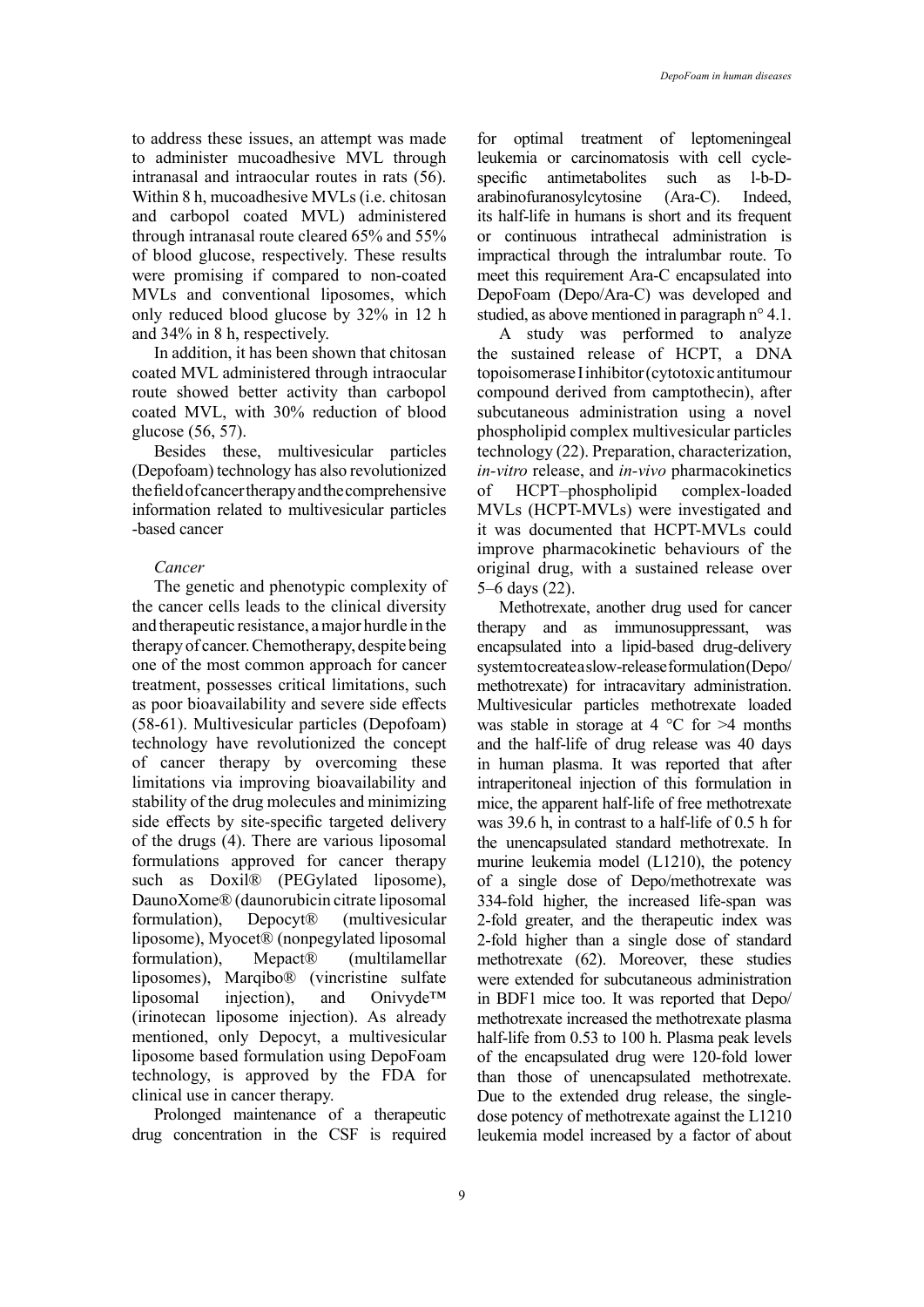130 without changing the therapeutic index (63).

The use of MVLs as a slow-release depot of bleomycin, an antitumor antibiotic for systemic administration was assessed via the subcutaneous route against the B-16 melanoma model in BDF1 mice. It was documented that the therapeutic index of single-dose bleomycin subcutaneously given was significantly improved in the encapsulated drug in MVLs: the better efficacy was evident by inhibition of tumor growth, increased animal life span and the decreased toxicity (64).

Cisplatin, a platinum coordination complex with antineoplastic activity in many tumors, was encapsulated into MVLs and its pharmacokinetics, tissue distribution, and therapeutic efficacy were studied after subcutaneous injection of encapsulated and unencapsulated drug at the site of an experimentally induced tumor in mice. Cisplatin-MVLs were capable of high drug loading (0.148:1 mg cisplatin/mg lipid) and high encapsulation efficiency (>80%). An *in vitro* study showed the sustained release of encapsulated drug for >7 days with increased drug accumulation in liver, spleen, and tumor regions than free cisplatin solution. Also, the cisplatin-MVL therapeutic efficacy was significantly higher than that of cisplatin solution against S180 tumor-bearing mice (65).

A novel liposome using the antimetabolite 5-fluorouridine-5'-monophosphate (FUMP), a potent metabolite of 5-fluorouracil was developed for sustained drug delivery to the eye. The *in-vitro* half-life of FUMP-liposomes was 585 h. Subconjunctival administration of 1 mg of FUMP to white rabbits, documented the significantly greater tissue drug level at the injection site in the group treated with liposomes as compared to unencapsulated FUMP (66). Moreover, the effects of the antimetabolites, cytarabine (Ara-C), and FUMP, encapsulated in MVLs on suppression of proliferative vitreoretinopathy in New Zealand white rabbits were studied. Pharmacokinetic studies revealed the extended 124 h half-life of the drug in the vitreous cavity in contrast to 4.5 h of nonliposome-treated controls after intravitreal administration. In a heterologous dermal fibroblast model of proliferative vitreoretinopathy, there was a 92% decrease in frequency of tractional retinal detachments

in the rabbits, receiving a single intravitreal injection of liposome-encapsulated 0.1 mg of FUMP compared with the controls receiving liposomes without drug. Whereas, under similar conditions, Ara-C was significantly less effective than FUMP, providing only a 46% reduction in tractional membranes (67).

*-*

These studies provide clear evidence that encapsulation of several antineoplastic agents consistently resulted in the sustained release of these drugs. The drugs were injected by various routes and their concentrations were determined in plasma, CSF, vitreal fluid, and different tissue. Encapsulation of drug unequivocally prolonged the half-life. Many works reported the positive effects of encapsulation with DepoFoam technology, but up to now very few compounds entered the clinical practice. It is clearly apparent that the technology of multivesicular particles (DepoFoam) delivery system largely enhances the bioavailability and pharmacodynamics of delivered drugs or factors by improving the half-life and MRT of them. These prominent characteristics of this technology could aid in decreasing the limitations and toxic effects of conventional therapies. Given the great potential of this technology it is necessary to expand our knowledge on DepoFoam and also further efforts should be rapidly profuse to implement its use in human diseases.

#### **Acknowledgement**

 This work was supported by CONICYT PIA/APOYO CCTE AFB170007.

#### **References**

- (1)Kakkar A, Traverso G, Farokhzad OC, Weissleder R and Langer R. Evolution of macromolecular complexity in drug delivery systems*. Nat. Rev. Chem.* (2017) 1: 0063.
- (2) Vineyard J, Toohey J, Neidre A, Fogel G and Joyner R. Evaluation of a single-dose, extended-release epidural morphine formulation for pain control after lumbar spine surgery*. J. Surg. Orthop. Adv.* (2014) 23: 9-12.
- (3) Hu D, Onel E, Singla N, Kramer WG and Hadzic A. Pharmacokinetic profile of liposome bupivacaine injection following a single administration at the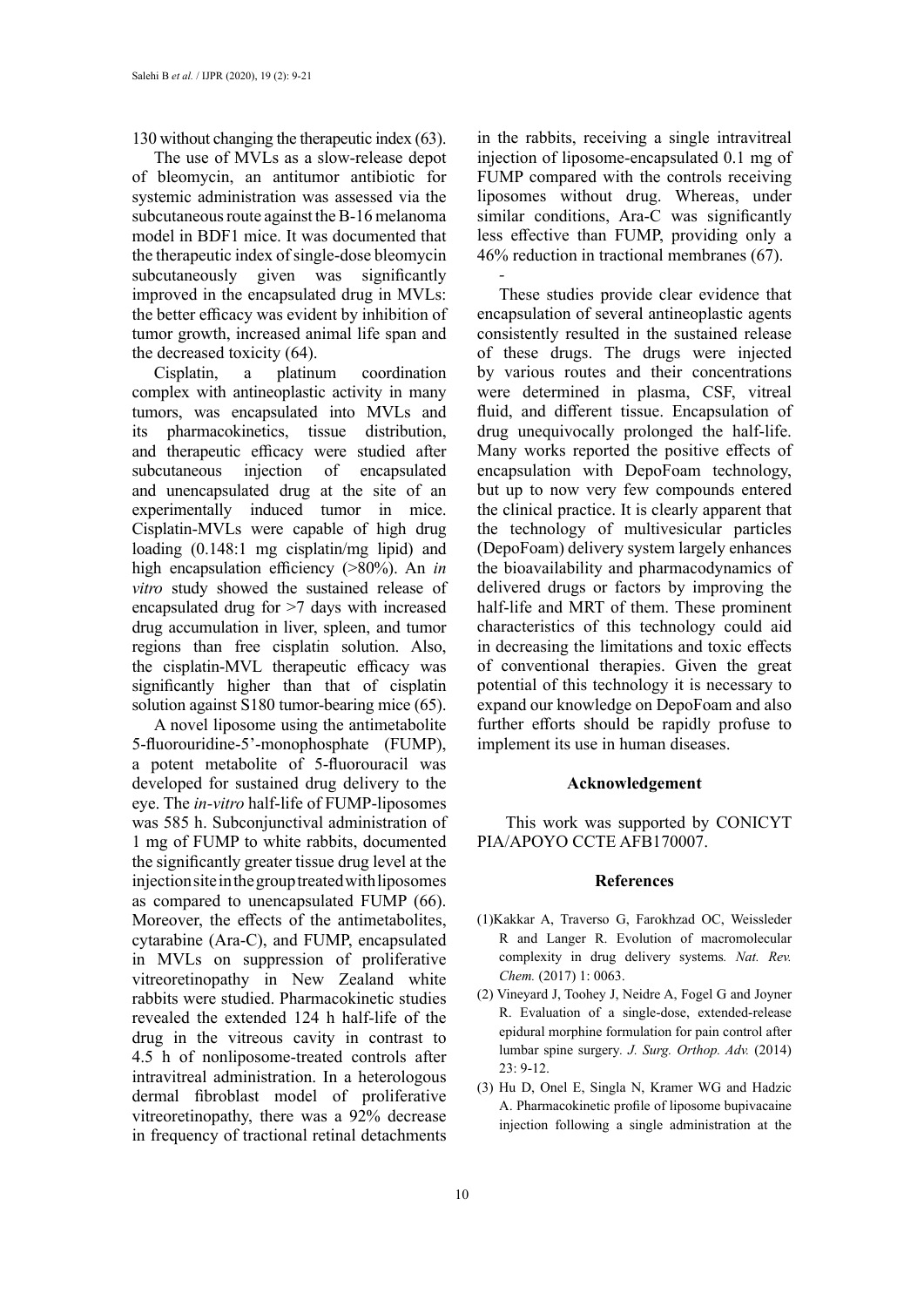surgical site*. Clin. Drug Investig.* (2013) 33: 109-15.

- (4) Angst MS and Drover DR. Pharmacology of drugs formulated with DepoFoam™*. Clin. Pharmacokinet.* (2006) 45: 1153-76.
- (5) Lambert WJ and Los K. DepoFoam multivesicular liposomes for the sustained release of macromolecules*. Modified-Release Drug Delivery Technology. New York, NY: Informa Healthcare* (2008) 207-14.
- (6) Day KM, Nair NM, Griner D and Sargent LA. Extended release liposomal bupivacaine injection (Exparel) for early postoperative pain control following pharyngoplasty*. J. Craniofac. Surg.* (2018) 29: 726-30.
- (7) Chamberlain MC. Neurotoxicity of intra-CSF liposomal cytarabine (DepoCyt) administered for the treatment of leptomeningeal metastases: a retrospective case series*. J. Neuro-Oncol.* (2012) 109: 143-8.
- (8) Pacira Pharmaceuticals Inc. www.pacira.com. *Accesed January 2020*. (2020)
- (9) Spector M, Zasadzinski J and Sankaram M. Topology of multivesicular liposomes, a model biliquid foam*. Langmuir* (1996) 12: 4704-8.
- (10) Ellena JF, Le M, Cafiso DS, Solis RM, Langston M and Sankaram MB. Distribution of phospholipids and triglycerides in multivesicular lipid particles*. Drug Deliv.* (1999) 6: 97-106.
- (11) Luo Y, Liu Z, Zhang X, Huang J, Yu X, Li J, Xiong D, Sun X and Zhong Z. Effect of a controlledrelease drug delivery system made of oleanolic acid formulated into multivesicular liposomes on hepatocellular carcinoma *in-vitr*o and *in-vivo. Int. J. Nanomedicine* (2016) 11: 3111-29.
- (12) Yingchoncharoen P, Kalinowski DS and Richardson DR. Lipid-based drug delivery systems in cancer therapy: what is available and what is yet to come*. Pharmacol. Rev.* (2016) 68: 701-87.
- (13) Rahnfeld L, Thamm J, Steiniger F, van Hoogevest P and Luciani P. Study on the *in situ* aggregation of liposomes with negatively charged phospholipids for use as injectable depot formulation*. Colloid. Surface. B.* (2018) 168: 10-7.
- (14) Kohn FR, Malkmus SA, Brownson EA, Rossi SS and Yaksh TL. Fate of the predominant phospholipid component of DepoFoamTM drug delivery matrix after intrathecal administration of sustained-release encapsulated cytarabine in rats*. Drug Deliv.* (1998) 5: 143-51.
- (15) Richard BM, Rickert DE, Newton PE, Ott LR, Haan D, Brubaker AN, Cole PI, Ross PE, Rebelatto MC and Nelson KG. Safety evaluation of EXPAREL (DepoFoam bupivacaine) administered by repeated subcutaneous injection in rabbits and dogs: species

comparison*. J. Drug Deliv.* (2011) 2011: 467429.

- (16) Ilfeld BM, Viscusi ER, Hadzic A, Minkowitz HS, Morren MD, Lookabaugh J and Joshi GP. Safety and side effect profile of liposome bupivacaine (Exparel) in peripheral nerve blocks*. Region. Anesth. Pain M.* (2015) 40: 572-82.
- (17) Katre NV, Asherman J, Schaefer H and Hora M. Multivesicular liposome (DepoFoam) technology for the sustained delivery of insulin‐like growth factor‐I (IGF‐I)*. J. Pharm. Sci.* (1998) 87: 1341-6.
- (18) Ye Q, Asherman J, Stevenson M, Brownson E and Katre NV. DepoFoam™ technology: a vehicle for controlled delivery of protein and peptide drugs*. J. Control. Release*. (2000) 64: 155-66.
- (19) Langston MV, Ramprasad MP, Kararli TT, Galluppi GR and Katre NV. Modulation of the sustained delivery of myelopoietin (Leridistim) encapsulated in multivesicular liposomes (DepoFoam)*. J. Control. Release* (2003) 89: 87-99.
- (20) Ramprasad MP, Anantharamaiah G, Garber DW and Katre NV. Sustained-delivery of an apolipoproteinE– peptidomimetic using multivesicular liposomes lowers serum cholesterol levels*. J. Control. Release* (2002) 79: 207-18.
- (21) Shen Y, Ji Y, Xu S, Chen Dq and Tu J. Multivesicular liposome formulations for the sustained delivery of ropivacaine hydrochloride: preparation, characterization, and pharmacokinetics*. Drug Deliv.* (2011) 18: 361-6.
- (22) Zhao Y, Liu J, Sun X, Zhang Z-R and Gong T. Sustained release of hydroxycamptothecin after subcutaneous administration using a novel phospholipid complex—DepoFoam™ technology*. Drug Dev. Ind. Pharm.* (2010) 36: 823-31.
- (23) Mantripragada S. DepoFoam technology for sustained release injectable drug delivery*. Drug Deliv. Sys. Sci.* (2001) 1: 13-6.
- (24) Mantripragada S. A lipid based depot (DepoFoam® technology) for sustained release drug delivery*. Prog. Lipid Res.* (2002) 41: 392-406.
- (25) Murry DJ and Blaney SM. Clinical pharmacology of encapsulated sustained-release cytarabine*. Ann. Pharmacother.* (2000) 34: 1173-8.
- (26) Salehi B, Selamoglu Z, S. Mileski K, Pezzani R, Redaelli M, Cho WC, Kobarfard F, Rajabi S, Martorell M, Kumar P, Martins N, Subhra Santra T and Sharifi-Rad J. Liposomal cytarabine as cancer therapy: from chemistry to medicine*. Biomolecules* (2019) 9: 773.
- (27) Dagher R, Johnson J, Williams G, Keegan P and Pazdur R. Accelerated approval of oncology products: a decade of experience*. J. Natl. Cancer Inst.* (2004) 96: 1500-9.
- (28) Chamberlain MC, Kormanik P, Howell SB and Kim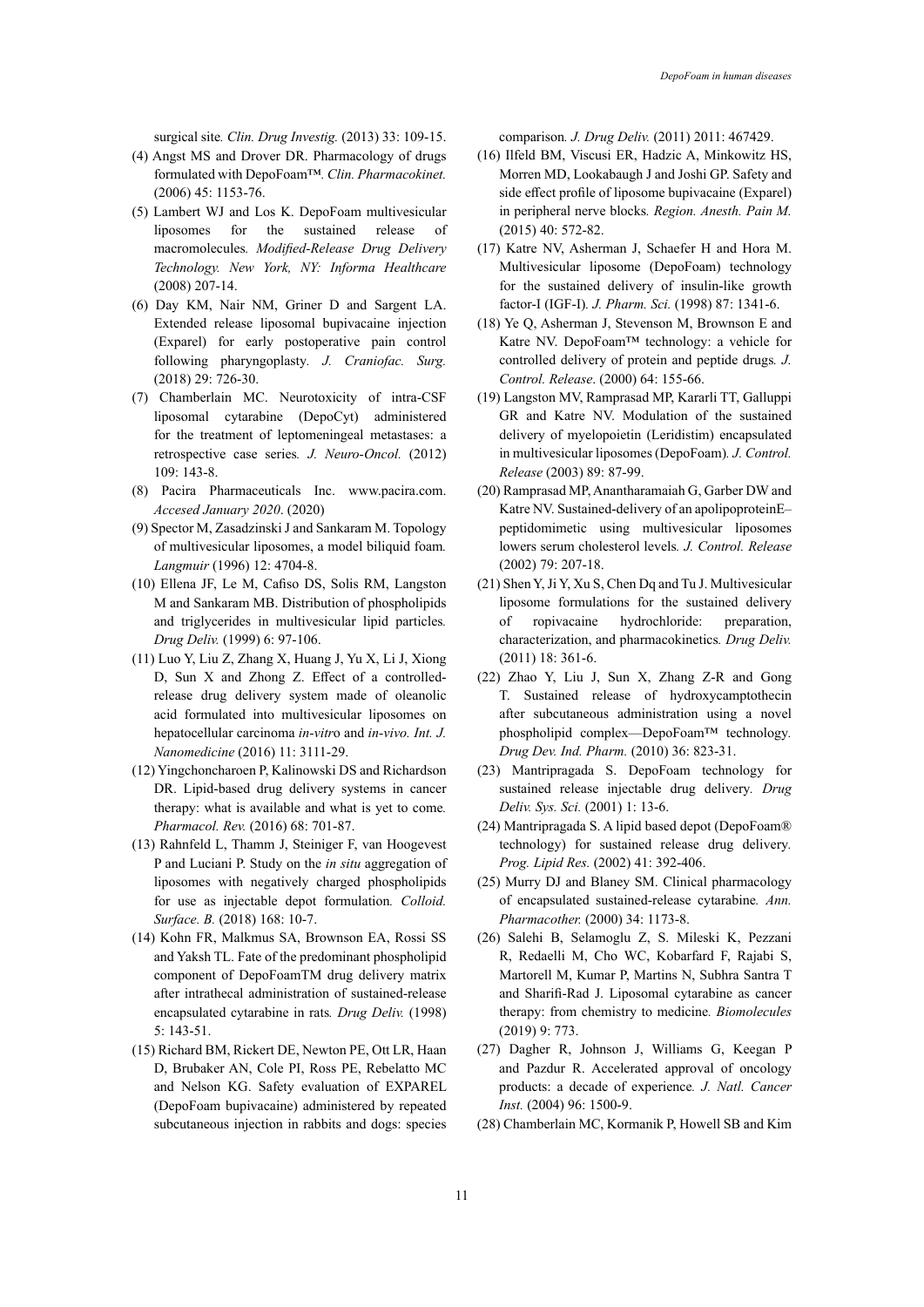S. Pharmacokinetics of intralumbar DTC-101 for the treatment of leptomeningeal metastases*. Arch. Neurol.* (1995) 52: 912-7.

- (29) Benesch M and Urban C. Liposomal cytarabine for leukemic and lymphomatous meningitis: recent developments*. Expert. Opin. Pharmaco.* (2008) 9: 301-9.
- (30) Phuphanich S, Maria B, Braeckman R and Chamberlain M. A pharmacokinetic study of intra-CSF administered encapsulated cytarabine (DepoCyt®) for the treatment of neoplastic meningitis in patients with leukemia, lymphoma, or solid tumors as part of a phase III study*. J. Neuro-Oncol.* (2007) 81: 201-8.
- (31) Dodou K. Intrathecal route of drug delivery can save lives or improve quality of life*. Pharm. J.* (2012) 289: 501.
- (32) Jabbour E, O'Brien S, Kantarjian H, Garcia-Manero G, Ferrajoli A, Ravandi F, Cabanillas M and Thomas DA. Neurologic complications associated with intrathecal liposomal cytarabine given prophylactically in combination with high-dose methotrexate and cytarabine to patients with acute lymphocytic leukemia*. Blood* (2007) 109: 3214-8.
- (33) Chamberlain MC, Khatibi S, Kim JC, Howell SB, Chatelut E and Kim S. Treatment of leptomeningeal metastasis with intraventricular administration of depot cytarabine (DTC 101). A phase I study*. Arch. Neurol.* (1993) 50: 261-4.
- (34) Kim S, Chatelut E, Kim JC, Howell SB, Cates C, Kormanik PA and Chamberlain MC. Extended CSF cytarabine exposure following intrathecal administration of DTC 101*. J. Clin. Oncol.* (1993) 11: 2186-93.
- (35) Glantz MJ, LaFollette S, Jaeckle KA, Shapiro W, Swinnen L, Rozental JR, Phuphanich S, Rogers LR, Gutheil JC, Batchelor T, Lyter D, Chamberlain M, Maria BL, Schiffer C, Bashir R, Thomas D, Cowens W and Howell SB. Randomized trial of a slowrelease versus a standard formulation of cytarabine for the intrathecal treatment of lymphomatous meningitis*. J. Clin. Oncol.* (1999) 17: 3110-6.
- (36) Jaeckle KA, Phuphanich S, Bent MJ, Aiken R, Batchelor T, Campbell T, Fulton D, Gilbert M, Heros D, Rogers L, O'Day SJ, Akerley W, Allen J, Baidas S, Gertler SZ, Greenberg HS, LaFollette S, Lesser G, Mason W, Recht L, Wong E, Chamberlain MC, Cohn A, Glantz MJ, Gutheil JC, Maria B, Moots P, New P, Russell C, Shapiro W, Swinnen L and Howell SB. Intrathecal treatment of neoplastic meningitis due to breast cancer with a slow-release formulation of cytarabine*. Br. J. Cancer*. (2001) 84: 157-63.
- (37) Jaeckle KA, Batchelor T, O'Day SJ, Phuphanich S, New P, Lesser G, Cohn A, Gilbert M, Aiken R,

Heros D, Rogers L, Wong E, Fulton D, Gutheil JC, Baidas S, Kennedy JM, Mason W, Moots P, Russell C, Swinnen LJ and Howell SB. An open label trial of sustained-release cytarabine (DepoCyt) for the intrathecal treatment of solid tumor neoplastic meningitis*. J. Neuro-Oncol.* (2002) 57: 231-9.

- (38) Glantz MJ, Jaeckle KA, Chamberlain MC, Phuphanich S, Recht L, Swinnen LJ, Maria B, LaFollette S, Schumann GB, Cole BF and Howell SB. A randomized controlled trial comparing intrathecal sustained-release cytarabine (DepoCyt) to intrathecal methotrexate in patients with neoplastic meningitis from solid tumors*. Clin. Cancer Res.* (1999) 5: 3394-402.
- (39) Bomgaars L, Geyer JR, Franklin J, Dahl G, Park J, Winick NJ, Klenke R, Berg SL and Blaney SM. Phase I trial of intrathecal liposomal cytarabine in children with neoplastic meningitis*. J. Clin. Oncol.* (2004) 22: 3916-21.
- (40) Gambling D, Hughes T, Martin G, Horton W and Manvelian G. A comparison of Depodur, a novel, single-dose extended-release epidural morphine, with standard epidural morphine for pain relief after lower abdominal surgery*. Anesth. Analg.* (2005) 100: 1065-74.
- (41) Carvalho B, Roland LM, Chu LF, Campitelli VA, 3rd and Riley ET. Single-dose, extendedrelease epidural morphine (DepoDur) compared to conventional epidural morphine for post-cesarean pain*. Anesth. Analg.* (2007) 105: 176-83.
- (42) Ceci A, Felisi M, De Sanctis V and De Mattia D. Pharmacotherapy of iron overload in thalassaemic patients*. Expert. Opin. Pharmaco.* (2003) 4: 1763-74.
- (43) Toliyat T, Jorjani M and Khorasanirad Z. An extended-release formulation of desferrioxamine for subcutaneous administration*. Drug Deliv.* (2009) 16: 416-21.
- (44) Minkowitz HS, Onel E, Patronella CK and Smoot JD. A two-year observational study assessing the safety of DepoFoam bupivacaine after augmentation mammaplasty*. Aesthet. Surg. J.* (2012) 32: 186-93.
- (45) Joshi GP, Patou G and Kharitonov V. The safety of liposome bupivacaine following various routes of administration in animals*. J. Pain Res.* (2015) 8: 781-9.
- (46) Rice DC, Cata JP, Mena GE, Rodriguez-Restrepo A, Correa AM and Mehran RJ. Posterior intercostal nerve block with liposomal bupivacaine: an alternative to thoracic epidural analgesia*. Ann. Thorac. Surg.* (2015) 99: 1953-60.
- (47) Malik O, Kaye AD, Kaye A, Belani K and Urman RD. Emerging roles of liposomal bupivacaine in anesthesia practice*. J. Anaesthesiol. Clin. Pharmacol.* (2017) 33: 151-6.